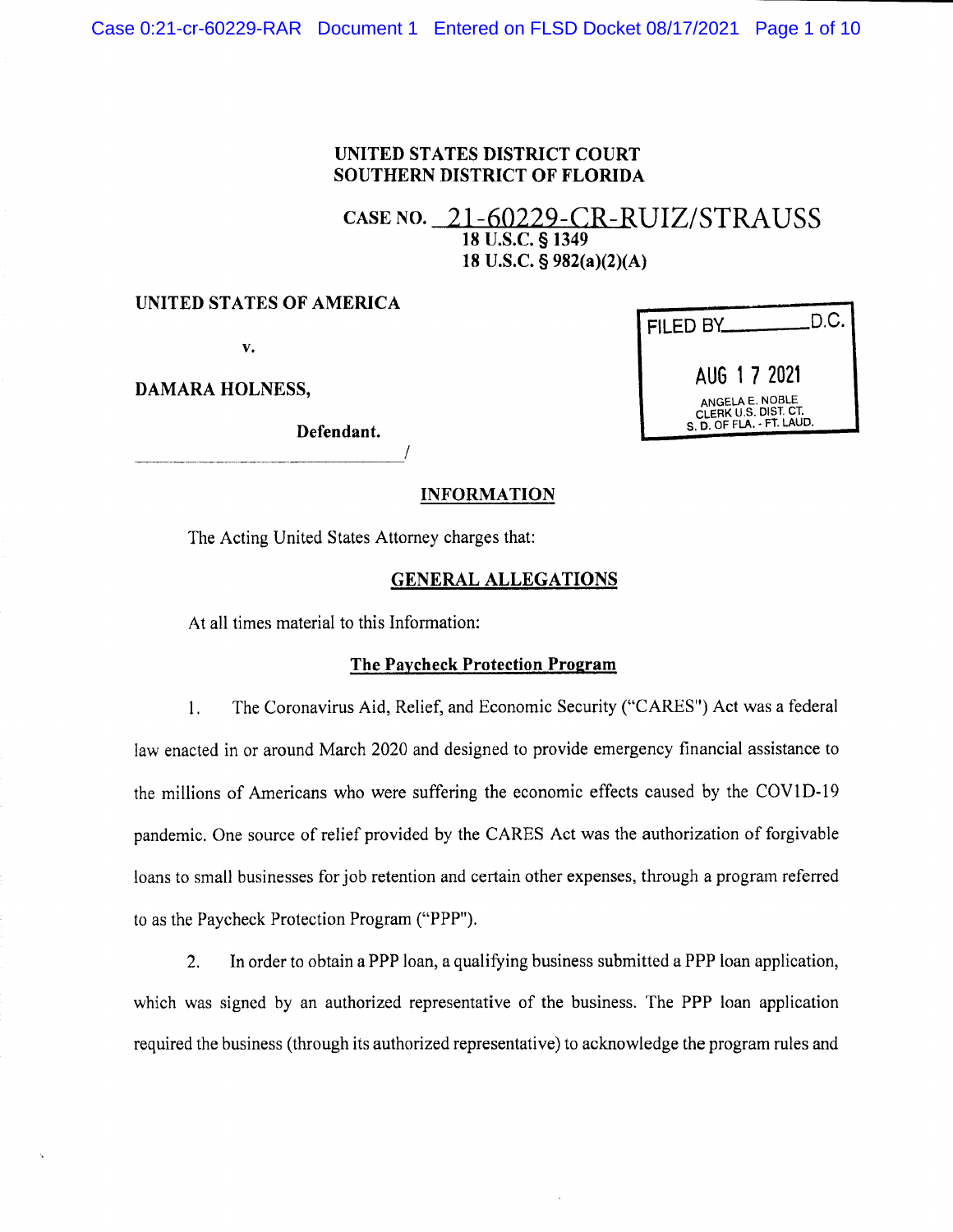make certain affirmative certifications in order to be eligible to obtain the PPP loan. In the PPP Ioan application (Small Business Administration ("SBA") Form 2483), the small business (through its authorized representative) was required to provide, among other things, its: (a) average monthly payroll expenses; and (b) number of employees. These figures were used to calculate the amount of money the small business was eligible to receive under the PPP. Businesses applying for a PPP loan were required to provide documentation confirming their payroll expenses. In general, an employer was obligated to report to the Internal Revenue Service ("IRS"), with an IRS Form 941 or an IRS Form W-3, the number of salaried employees who received IRS W-2s and how much, in total, the employees were paid.

3. A PPP loan application was processed by a participating lender. If a PPP loan application was approved, the participating lender funded the PPP loan using its own monies. While it was the participating lender that issued the PPP loan, the loan was 100% guaranteed by the SBA. Data from the application, including information about the borrower, the total amount of the loan, and the listed number of employees, was transmitted by the lender to the SBA in the course of processing the loan.

4. PPP loan proceeds were required to be used by the business to pay expenses necessary to continue the operations of the business, including the payroll costs of employees, interest on mortgages, rent, and utilities. The interest and principal on the PPP loan could be entirely forgiven if the business spent the loan proceeds on these expense items within a designated period of time and used a defined portion of the PPP loan proceeds on payroll expenses.

#### **The Financial Institution**

5. Bank 1 was a lending institution located in Atlanta, Georgia, and provided funding directly to small businesses and consumers through an online lending platform. Bank 1 was an

 $\overline{2}$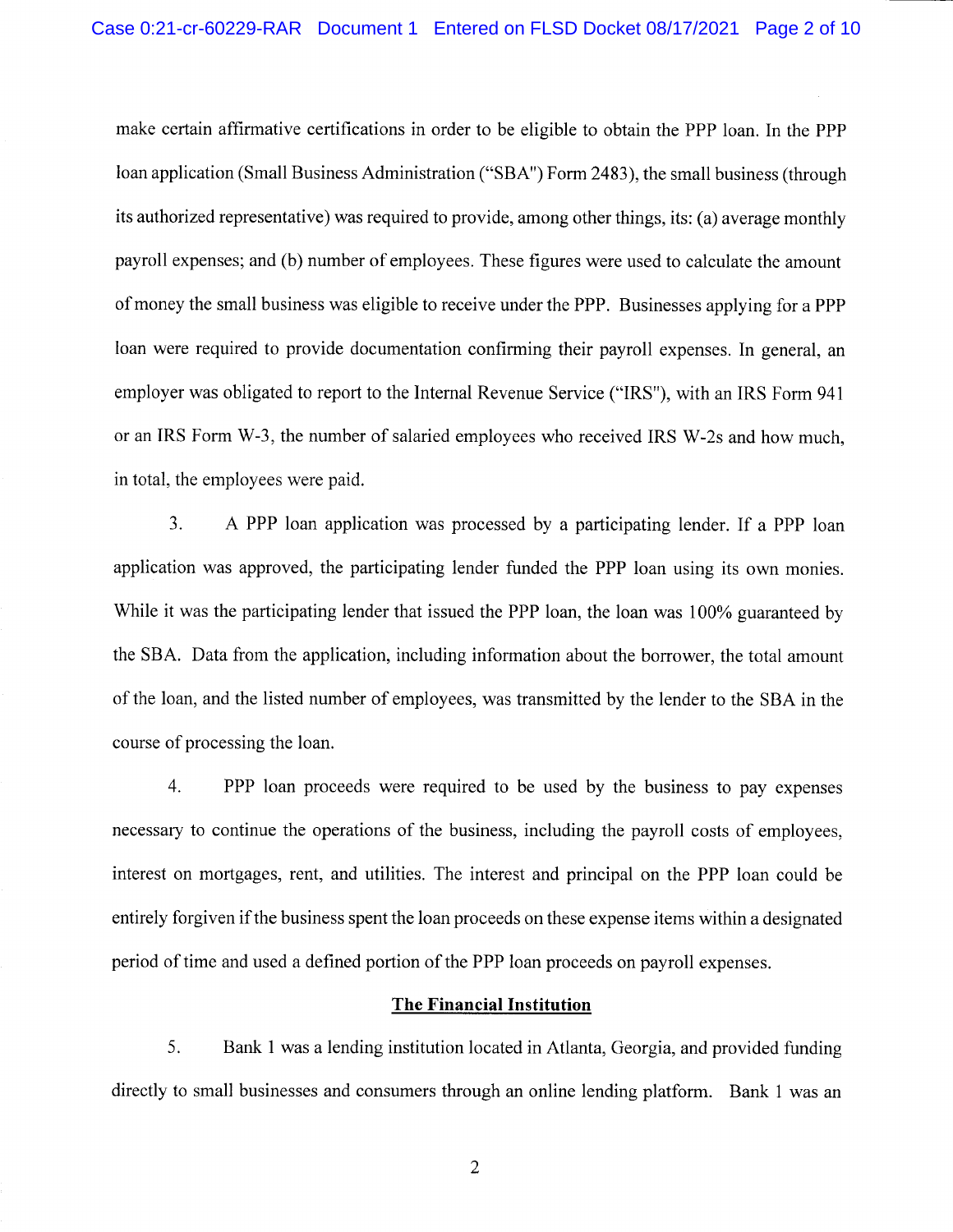approved SBA lender of PPP loans. Small businesses seeking PPP loans sent their applications electronically to Bank 1 whose servers were located in Reston, Virginia. Bank 1 would review the loan application and, if approved, a partner bank disbursed the loan funds to the applicant via the interstate banking system.

#### The Defendant and the Defendant's Company

6. HOLNESS Consulting, Inc., ("HOLNESS Consulting") was a Florida corporation with its listed principal address in Plantation, Florida.

 $7.$ Defendant DAMARA HOLNESS was the president and sole owner of HOLNESS Consulting.

8. HOLNESS Consulting had a checking account at a national bank ("Bank 2"), and defendant HOLNESS had check signing authority on that account.

#### **COUNT1 Conspiracy to Commit Wire Fraud**  $(18$  U.S.C.  $\S$  1349)

 $1.$ The General Allegations section of this Information is re-alleged and incorporated by reference as though fully set forth herein.

2. From in or around June 2020 through in or around September 2020, in Broward County, in the Southern District of Florida, and elsewhere, the defendant,

#### **DAMARA HOLNESS,**

did willfully, that is, with the intent to further the objective of the conspiracy, and knowingly combine, conspire, confederate, and agree with others known and unknown to the Acting United States Attorney, to commit an offense against the United States, that is: to knowingly, and with the intent to defraud, devise, and intend to devise, a scheme and artifice to defraud, and to obtain money and property by means of materially false and fraudulent pretenses, representations, and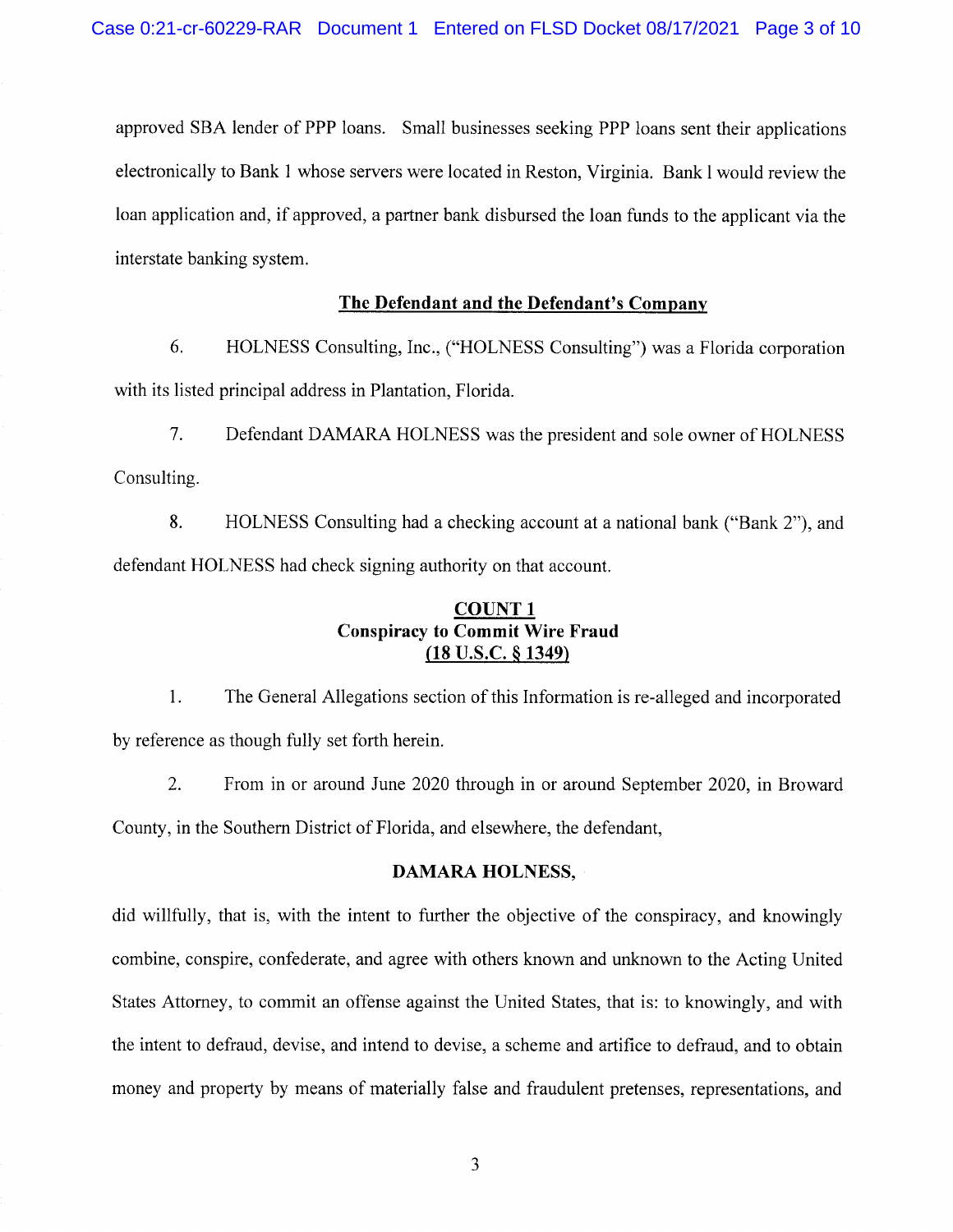promises, knowing that the pretenses, representations, and promises were false and fraudulent when made, and, for the purpose of executing the scheme and artifice, did knowingly transmit and cause to be transmitted, by means of wire communication in interstate and foreign commerce, certain writings, signs, signals, pictures, and sounds, in violation of Title 18, United States Code, Section 1343.

#### PURPOSE AND OBJECTIVE OF THE CONSPIRACY

 $\overline{3}$ . It was the purpose and objective of the conspiracy for the defendant and her coconspirators to unlawfully enrich themselves by, among other things; (a) submitting and causing the submission of a false and fraudulent application for a loan made available through the SBA to provide relief for the economic effects caused by the COVID-19 pandemic, including PPP loans; and (b) diverting the proceeds for the defendant's and co-conspirators' personal use, the use and benefit of others, and to further the fraud.

#### **MANNER AND MEANS OF THE CONSPIRACY**

The manner and means by which defendant HOLNESS and her co-conspirators sought to accomplish the purpose and objective of the conspiracy included, among others, the following:

On or about June 29, 2020, defendant HOLNESS caused a loan application  $4.$ requesting a PPP loan of \$300,000 to be submitted online, by interstate wire communication, to Bank 1.

5. The loan application falsely stated that HOLNESS Consulting had 18 employees and had an average monthly payroll of \$120,000 a month.

6. In support of the loan application, defendant HOLNESS caused to be submitted online, by interstate wire communication, to Bank 1 an IRS Form W-3 falsely stating that during

 $\overline{\mathcal{A}}$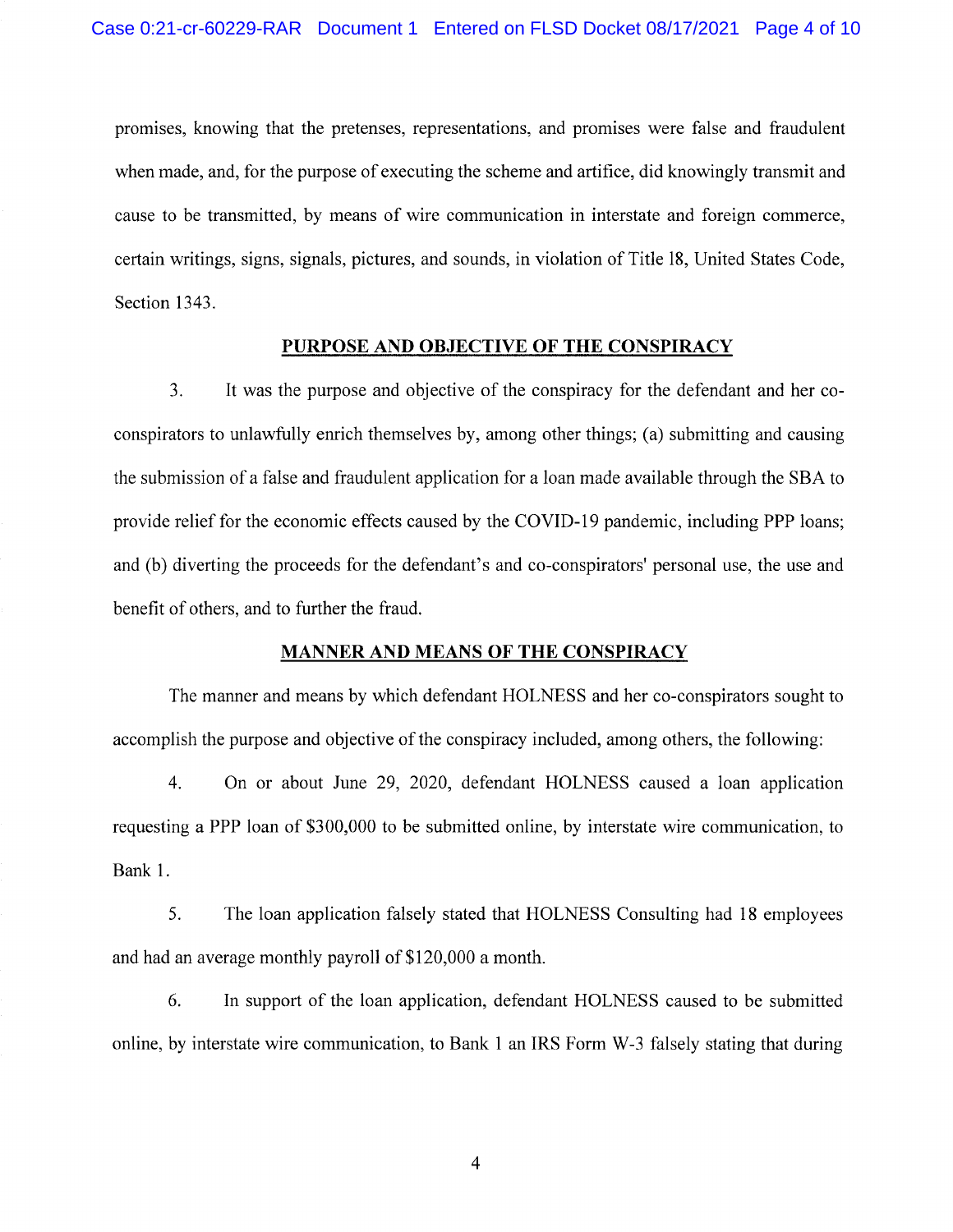2019 HOLNESS Consulting paid wages of \$1,440,000 and had withheld from those wages federal income tax of \$532,800, social security tax of \$178,560, and Medicare tax of \$41,760.

 $7.$ On or about July 2, 2020, based on the false information provided in the loan application and supporting document, Bank 1 approved the loan to HOLNESS Consulting and a partner bank of Bank 1 wire transferred \$300,000, via interstate wire communication, to the HOLNESS Consulting bank account at Bank 2.

8. From in or about July 2020 through in or about September 2020, defendant HOLNESS began issuing checks to persons in order to make it appear as if HOLNESS Consulting had full-time employees and was complying with the conditions of the PPP loan.

9. At the direction of defendant HOLNESS, the persons receiving the checks endorsed the checks and returned the checks to defendant HOLNESS.

10. Defendant HOLNESS cashed the checks at Bank 2, gave a few hundred dollars to the person to whom the check was issued, and kept the remaining amount of approximately \$1,000 per check.

11. Defendant HOLNESS and other co-conspirators used the proceeds from the fraud scheme for their own use, the use of others, and to further the fraud.

All in violation of Title 18, United States Code, Section 1349.

#### **FORFEITURE ALLEGATIONS**

 $1<sub>1</sub>$ The allegations contained in this Information are hereby re-alleged and by this reference fully incorporated herein for the purpose of alleging forfeiture to the United States of certain property in which the defendant, DAMARA HOLNESS, has an interest.

2. Upon conviction of a violation of Title 18, United States Code, Section 1349, as alleged in this Information, the defendant shall forfeit to the United States any property

5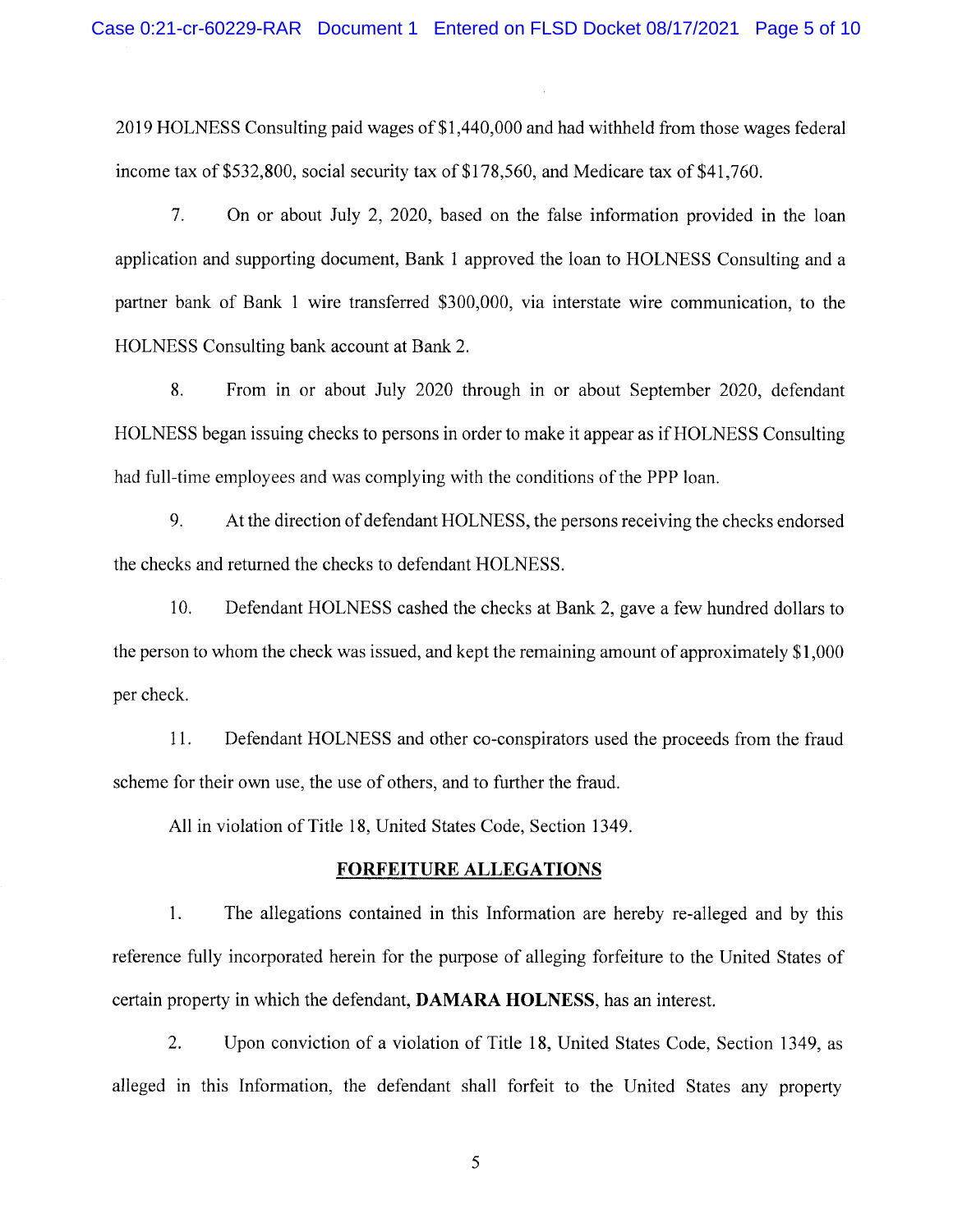constituting, or derived from, proceeds obtained, directly or indirectly, as the result of such offense, pursuant to Title 18, United States Code, Section 982(a)(2)(A).

All pursuant to Title 18, United States Code, Section 982(a)(2)(A), and the procedures set forth in Title 21, United States Code, Section 853, as incorporated by Title 18, United States Code, Section 982(b)(l).

tomes

TØNIO GONZALEZ ACTING UNITED STATES ATTORNEY

AN

TANT UNITED STATES ATTORNEY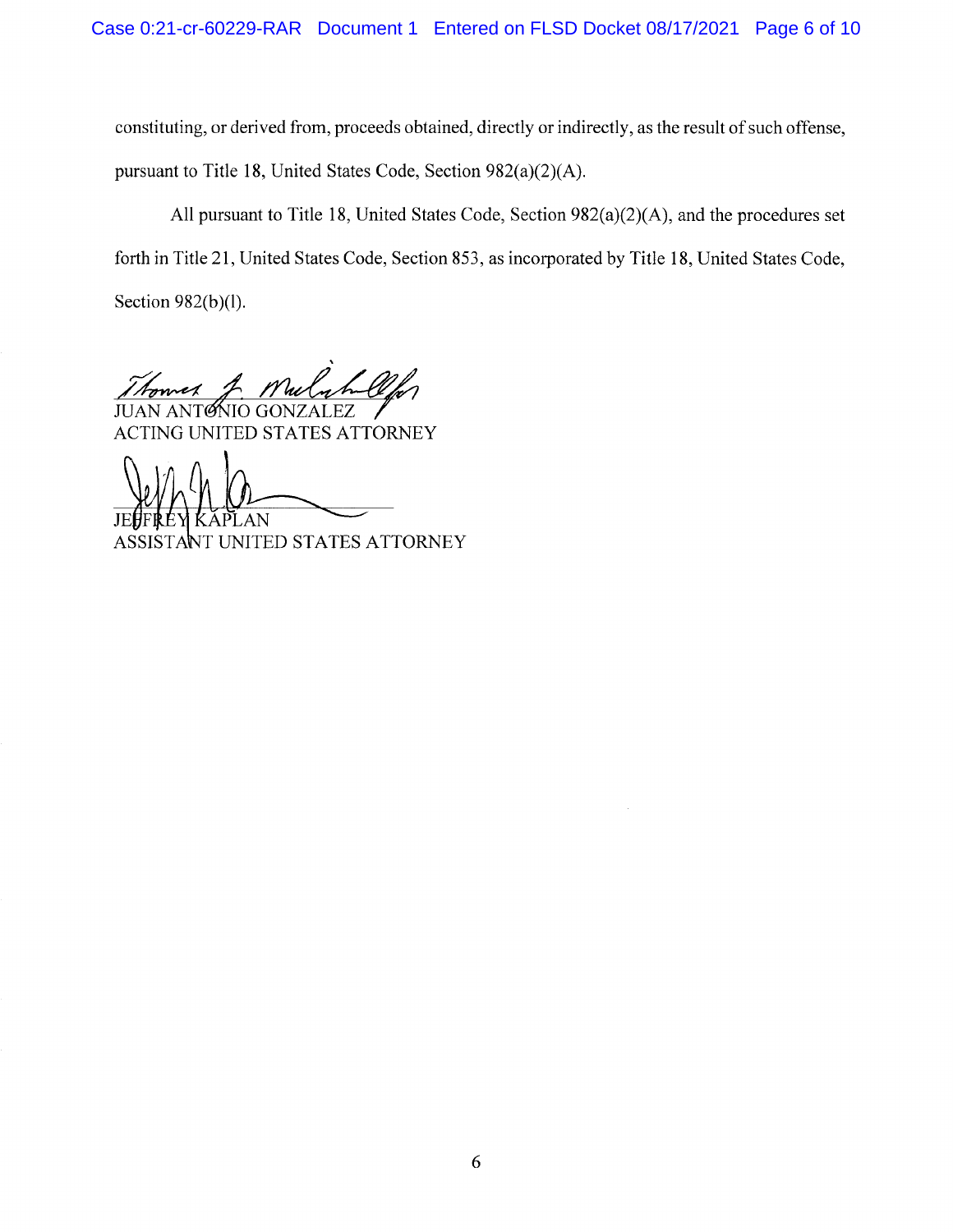# Case 0:21-cr-60229-RAR Document DSTERT SOUTHERN DISTRICT OF FLORIDA

| UNITED STATES OF AMERICA<br>v.                                                                                                                | CASE NO.                                                                                                                                                                                                                                                                                                     |  |  |  |  |
|-----------------------------------------------------------------------------------------------------------------------------------------------|--------------------------------------------------------------------------------------------------------------------------------------------------------------------------------------------------------------------------------------------------------------------------------------------------------------|--|--|--|--|
| DAMARA HOLNESS,<br>Defendant.                                                                                                                 | CERTIFICATE OF TRIAL ATTORNEY*<br><b>Superseding Case Information:</b>                                                                                                                                                                                                                                       |  |  |  |  |
| <b>Court Division: (Select One)</b><br>Miami Key West $\sqrt{\text{FTL}}$<br><b>WPB</b><br>$\sqcap$ FTP                                       | New defendant(s) $\vert$ Yes $\vert$ No<br>Number of new defendants<br>Totalnumberofcounts<br>1. I have carefully considered the allegations of the indictment, the number of defendants, the number of probable                                                                                             |  |  |  |  |
| Title 28 U.S.C. Section 3161.                                                                                                                 | witnesses and the legal complexities of the Indictment/Information attached hereto.<br>2. I am aware that the information supplied on this statement will be relied upon by the Judges of this Court in<br>setting their calendars and scheduling criminal trials under the mandate of the Speedy Trial Act, |  |  |  |  |
| 3. Interpreter: $(Yes or No)$ No                                                                                                              |                                                                                                                                                                                                                                                                                                              |  |  |  |  |
| List language and/or dialect English                                                                                                          |                                                                                                                                                                                                                                                                                                              |  |  |  |  |
| 4. This case will take $\frac{0}{x}$ days for the parties to try.                                                                             |                                                                                                                                                                                                                                                                                                              |  |  |  |  |
| 5. Please check appropriate category and type of offense listed below:                                                                        |                                                                                                                                                                                                                                                                                                              |  |  |  |  |
| (Check only one)<br>0 to 5 days<br>I<br>6 to 10 days<br>$\mathbf{II}$<br>III<br>11 to 20 days<br>21 to 60 days<br>IV<br>V<br>61 days and over | (Check only one)<br>Petty<br>Minor<br>Misdemeanor<br>Felony                                                                                                                                                                                                                                                  |  |  |  |  |
| 6. Has this case previously been filed in this District Court? (Yes or No) No                                                                 |                                                                                                                                                                                                                                                                                                              |  |  |  |  |
|                                                                                                                                               |                                                                                                                                                                                                                                                                                                              |  |  |  |  |
| (Attach copy of dispositive order)<br>If yes: Magistrate Case No.<br>Related miscellaneous numbers:                                           | Has a complaint been filed in this matter? (Yes or No) _________________________                                                                                                                                                                                                                             |  |  |  |  |
|                                                                                                                                               |                                                                                                                                                                                                                                                                                                              |  |  |  |  |
|                                                                                                                                               |                                                                                                                                                                                                                                                                                                              |  |  |  |  |
|                                                                                                                                               |                                                                                                                                                                                                                                                                                                              |  |  |  |  |
| Is this a potential death penalty case? (Yes or No) $\overline{No}$                                                                           |                                                                                                                                                                                                                                                                                                              |  |  |  |  |
| August 9, 2013 (Mag. Judge Alicia O. Valle)? (Yes or No) No                                                                                   | 7. Does this case originate from a matter pending in the Central Region of the U.S. Attorney's Office prior to                                                                                                                                                                                               |  |  |  |  |
| August 8, 2014 (Mag. Judge Shaniek Maynard? (Yes or No) No                                                                                    | 8. Does this case originate from a matter pending in the Northern Region of the U.S. Attorney's Office prior to                                                                                                                                                                                              |  |  |  |  |
| October 3, 2019 (Mag. Judge Jared Strauss)? (Yes or No) No                                                                                    | 9. Does this case originate from a matter pending in the Central Region of the U.S. Attorney's Office prior to                                                                                                                                                                                               |  |  |  |  |

Jeffrey N. Kaplan

Assistant United States Attorney A5500030 FLA Bar No.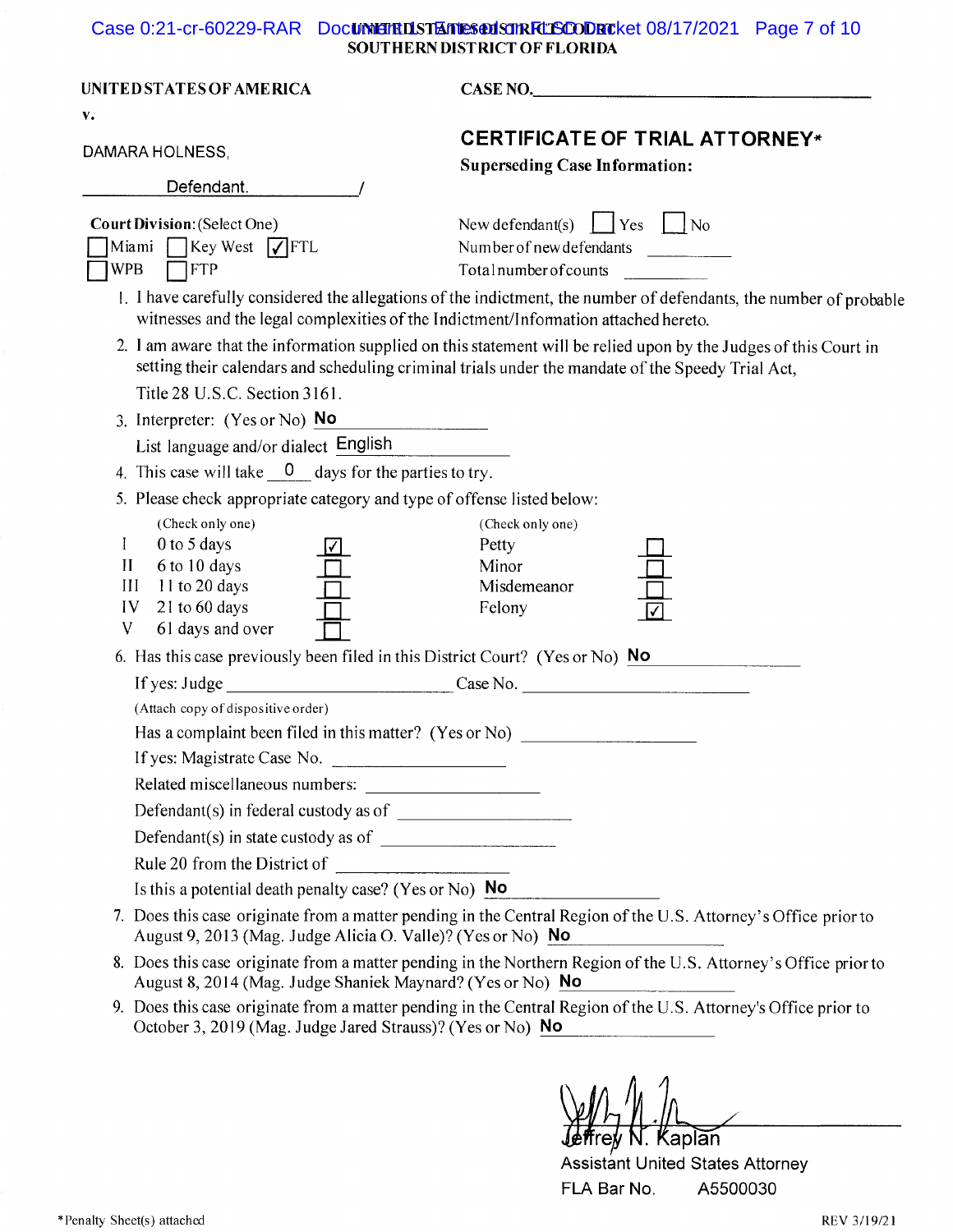#### UNITED STATES DISTRICT COURT SOUTHERN DISTRICT OF FLORIDA

PENALTY SHEET

**Defendant's Name DAMARA HOLNESS** 

Count  $#: 1$ 

Conspiracy to Commit Wire Fraud

Title 18, United States Code, Section 1349

20 years' imprisonment, \$250,000 fine, 3 years' supervised release \* Max. Penalty:

\*Refers only to possible term of incarceration, does not include possible fines, restitution, special assessments, parole terms or forfeitures that may be applicable.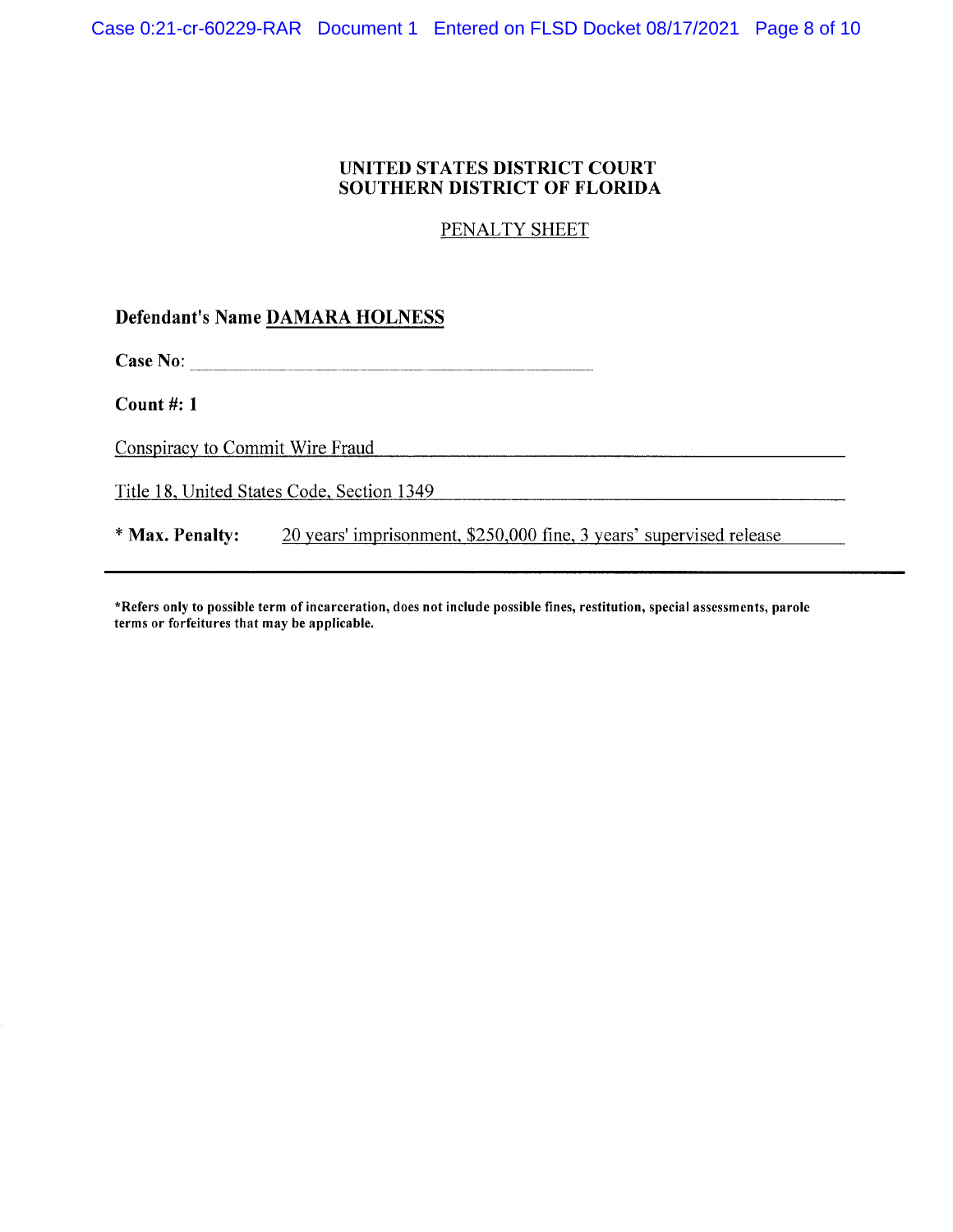# UNITED STATES DISTRICT COURT SOUTHERN DISTRICT OF FLORIDA

CASE NUMBER:

# **BOND RECOMMENDATION**

<u> 1980 - Johann Barbara, martxa alemaniar a</u>

DEFENDANT: DAMARA HOLNESS

\$100,000 Personal Surety

 $(Personal Survey) (Corporate Survey) (Cash) (Pre-Trial Detection)$ 

By:  $\mathcal{H}$ // $\wedge$  // $\wedge$ Jeffrey N. Ka<del>plan</del>

Last Known Address: 4019 NW 37th Ave.

Lauderdale Lakes, FL 33309

What Facility:

| NJ J<br>$\mathbf{N}$ |  | $-1$ |  |  |
|----------------------|--|------|--|--|
|                      |  |      |  |  |

Agent(s): S/A Heidi Ford, FBI (FBI) (SECRET SERVICE) (DEA) (IRS) (ICE) (OTHER)